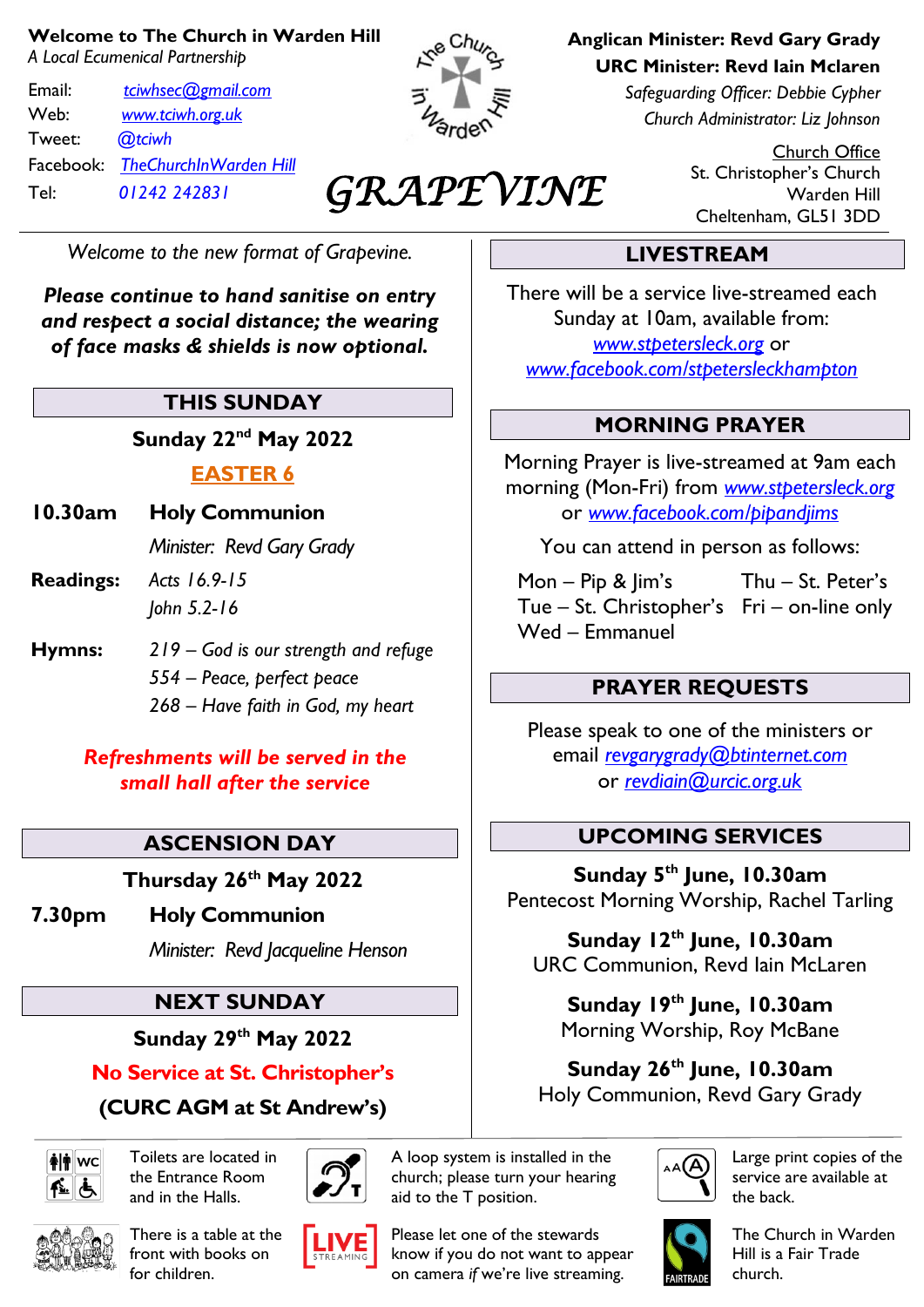#### **WEEKLY CALENDAR OF EVENTS**

*St. Christopher's is open 9am-4pm each day.*

| Sun  | 12.30          | APCM with Pip & Jim's at St<br>Christopher's                                              |  |  |  |  |  |
|------|----------------|-------------------------------------------------------------------------------------------|--|--|--|--|--|
| Mon  | 19.30          | Recorder Group                                                                            |  |  |  |  |  |
| Tue  | 09.00<br>19.30 | Morning Prayer at St. Christopher's<br>House Group                                        |  |  |  |  |  |
| Wed  | 14 00<br>19.00 | <b>Wednesday Social Group at URCC</b><br><b>Bellringing</b>                               |  |  |  |  |  |
| Thur | 10 OO<br>19.30 | <b>Prayer Group</b><br><b>Ascension Day Holy Communion</b><br>service at St Christopher's |  |  |  |  |  |
| Fri  | 18 OO          | <b>Choir Practice</b>                                                                     |  |  |  |  |  |

#### **REST IN PEACE**

Please let the church office know if there is anyone who has died recently so that prayers can be offered for them and their family.

#### **COLLECT FOR THE DAY**

Risen Christ, by the lakeside you renewed your call to your disciples: help your Church to obey your command and draw the nations to the fire of your love, to the glory of God the Father. Amen.

#### **FIRST READING**

#### *Acts 16.9-15*

During the night Paul had a vision: there stood a man of Macedonia pleading with him and saying, 'Come over to Macedonia and help us.' <sup>10</sup>When he had seen the vision, we immediately tried to cross over to Macedonia, being convinced that God had called us to proclaim the good news to them. <sup>11</sup> We set sail from Troas and took a straight course to Samothrace, the following day to Neapolis, <sup>12</sup>and from there to Philippi, which is a leading city of the district $*$  of Macedonia and a Roman colony. We remained in this city for some days.  $13$ On the sabbath day we went outside the gate by the river, where we supposed there was a place of prayer; and we sat down and spoke to the women who had gathered there. <sup>14</sup>A certain woman

named Lydia, a worshipper of God, was listening to us; she was from the city of Thyatira and a dealer in purple cloth. The Lord opened her heart to listen eagerly to what was said by Paul. <sup>15</sup>When she and her household were baptized, she urged us, saying, 'If you have judged me to be faithful to the Lord, come and stay at my home.' And she prevailed upon us.

#### **SECOND READING**

#### *John 5.2-16*

Now in Jerusalem by the Sheep Gate there is a pool, called in Hebrew Beth-zatha, which has five porticoes. **<sup>3</sup>** In these lay many invalids who were blind, lame, and paralysed. **<sup>5</sup>** One man was there who had been ill for thirtyeight years. <sup>6</sup> When Jesus saw him lying there and knew that he had been there a long time, he said to him, 'Do you want to be made well?' **<sup>7</sup>** The sick man answered him, 'Sir, I have no one to put me into the pool when the water is stirred up; and while I am making my way, someone else steps down ahead of me.' **<sup>8</sup>** Jesus said to him, 'Stand up, take your mat and walk.' **<sup>9</sup>**At once the man was made well, and he took up his mat and began to walk. Now that day was a sabbath. **<sup>10</sup>** So the Jews said to the man who had been cured, 'It is the sabbath; it is not lawful for you to carry your mat.' **<sup>11</sup>** But he answered them, 'The man who made me well said to me, "Take up your mat and walk."' **<sup>12</sup>** They asked him, 'Who is the man who said to you, "Take it up and walk"?' **<sup>13</sup>** Now the man who had been healed did not know who it was, for lesus had disappeared in the crowd that was there. <sup>14</sup> Later Jesus found him in the temple and said to him, 'See, you have been made well! Do not sin any more, so that nothing worse happens to you.' **<sup>15</sup>** The man went away and told the lews that it was lesus who had made him well. **<sup>16</sup>** Therefore the Jews started persecuting Jesus, because he was doing such things on the sabbath.

*Please note that the wording of the readings may differ very slightly in the service itself.*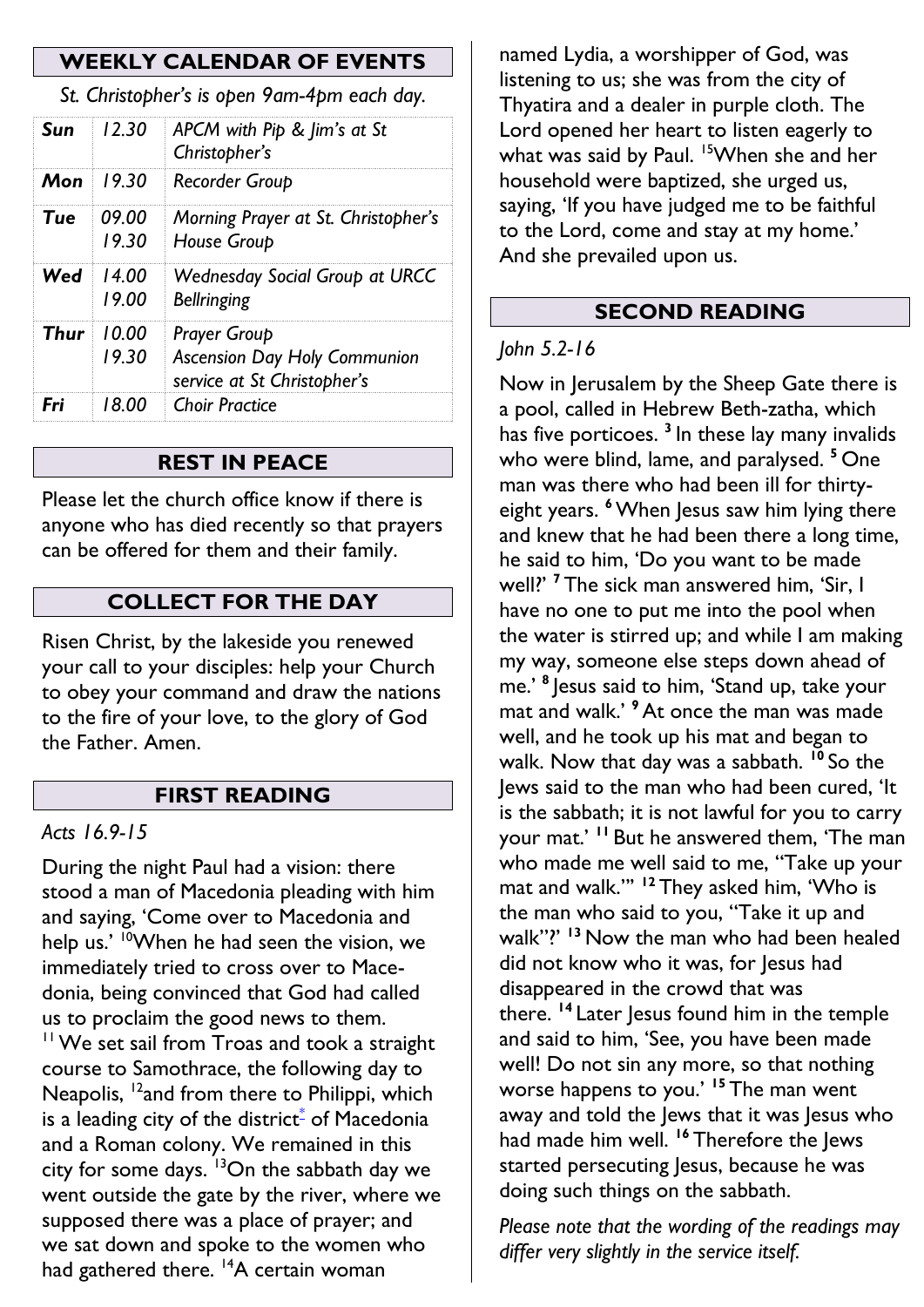#### **THE LANTERN**

The May edition of The Lantern is available for you to pickup or download. Thank you to Alison Neale for editing, do let her have any articles for the June edition by midday on **Fri 20th May**.

#### **PRAYERS**

#### **PRAYERS FOR UKRAINE**

There are a number of ways to support, or engage with, the crisis in Ukraine...

- 1. **Pray** Spend some time each day to pray for the people and place of Ukraine.
- 2. **Donate** Please use the DEC link below: *[www.dec.org.uk/appeal/ukraine-humanitarian](http://www.dec.org.uk/appeal/ukraine-humanitarian-appeal)[appeal](http://www.dec.org.uk/appeal/ukraine-humanitarian-appeal)*
- 3. **Listen** To a special sung 'Prayer for Ukraine', which is sung in Ukrainian *[here](https://stpetersleck.org/wp-content/uploads/2022/03/Prayer-for-Ukraine_St-Peters-Choir_MP3.mp3)*.
- 4. **Psalm 31** A psalm of faith, hope and courage for the people of Ukraine, click *[here](https://stpetersleck.org/psalm_31_ukraine-720p/)*.

# **WEEKLY PRAYER FOCUS**

| 22 <sup>nd</sup>         | <b>Parish Council</b>             |
|--------------------------|-----------------------------------|
| 23 <sup>rd</sup>         | <b>Flower Guild</b>               |
| ∤ٍth                     | <b>Prayer and House Groups</b>    |
| $\mathbf{5}^{\text{th}}$ | <b>Faithfull House/Care Homes</b> |
| $\mathcal{L}^{th}$       | <b>Persecuted Christians</b>      |
| 27 <sup>th</sup>         | <b>Ecumenical Council and PCC</b> |
|                          | <b>Emergency Services</b>         |

## **YEMEN UPDATE**



Praise God: a truce between conflicting parties in Yemen has led to the first ceasefire in six years. It has largely held since April. This will help aid agencies to respond to the increasing need in Yemen as 80% of the population are in need of assistance. Please pray for a peaceful solution to the conflict and for world leaders to commit to an increase in funding to help end the crisis in Yemen.

#### **NOTICES**

#### **Reverend Canon Nick**

Bishop Rachel has invited Nick Davies to become an honorary Canon of Gloucester Cathedral in recognition of his ministry across the team, deanery and diocese. Nick will be installed as a Canon at **Evensong** at **5.30pm** on **Thu 14th July** and everyone is warmly invited. This is an honorary role which Nick will hold alongside his continued ministry as Team Rector in the South Cheltenham Team.

## **SPECIAL DATES**

Please let the Church Office know if there is a 'significant' birthday or anniversary that needs to be mentioned in the coming week.

#### **REVD JOHN HORAN RETIREMENT**

John Horan has retired. A gift and card has been send from all at TCIWH to give him our sincere thanks and wish him well.

# **FAMILY FUN DAY at ST ANDREW'S**

Will take place at St. Andrew's URC on **Tue 31st May** from 10.30-14.30, with games, crafts, music, stories and lunch. Cost is £2 per adult. Email *[fundays@urcic.org.uk](mailto:fundays@urcic.org.uk)* to book your place.

## **FIRE ALARM SYSTEM**

There is now a new fire safety alarm system within St Christopher's church and halls. This includes loud sounders and call points at each exit door. A briefing for church leaders and hall users, in how to use the fire panel in the hall foyer, will be soon arranged. *Richard Neale*

# **JUBILEE CELEBRATION – Sun 5th June**

There will be a service followed by a 'bring your own picnic' with some refreshments (tea, coffee, squash and some cakes) provided by the church. Please can we have cake donations on the day and help on the day to have a rota so everyone can enjoy the celebrations. *Debbie Cypher*